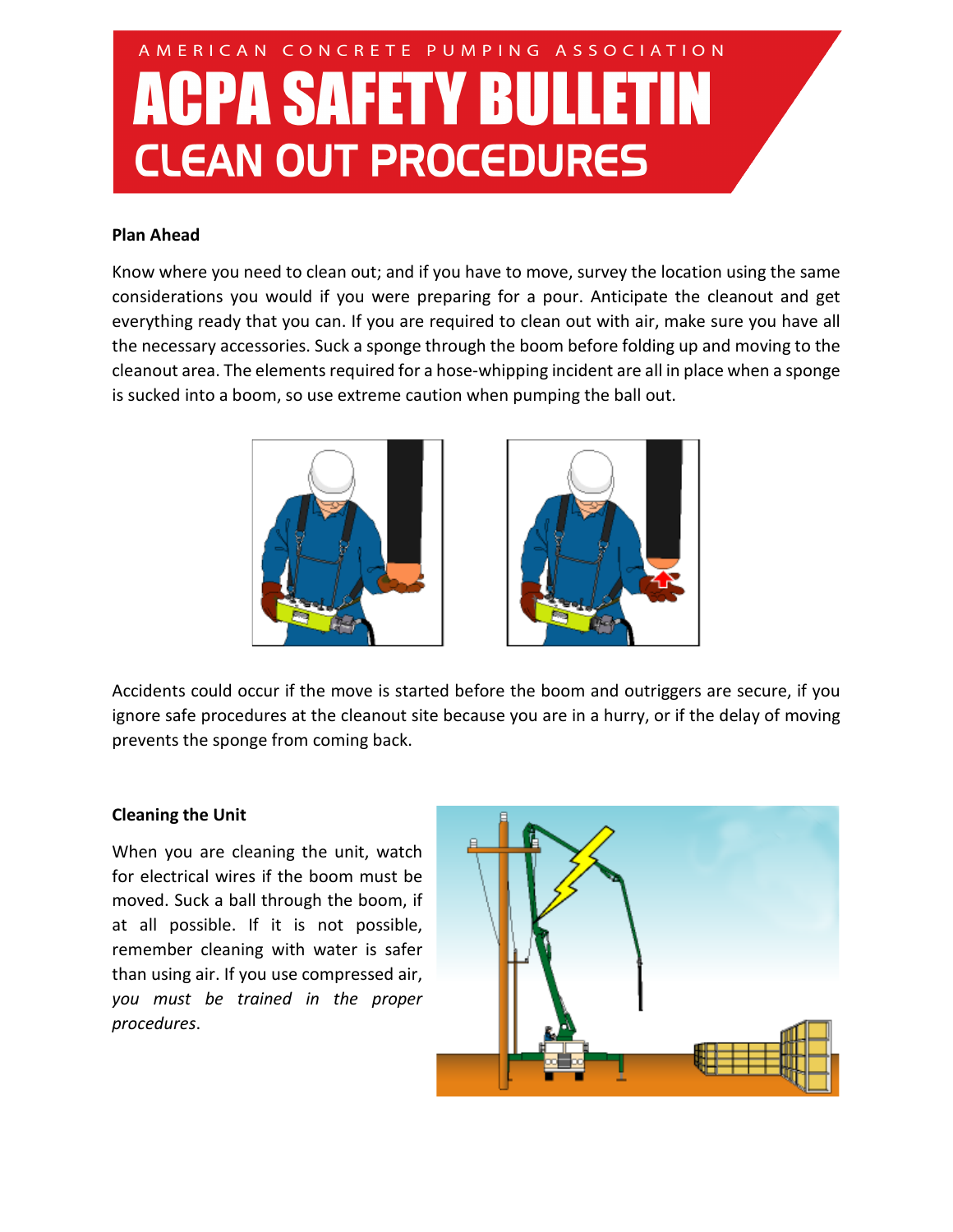Never use air to blow through rubber hose or short sections of pipe under forty feet. Short sections of pipe will not have sufficient mass to allow the concrete to move slowly so there will be rapid expulsion of the material. In the case of rubber hoses, their flexibility will allow them to "whip" wildly with the force of the air and moving concrete.

Never remove a clamp before all the pressure is removed from the pipeline. And, never beat on a pipe with a hammer; it will dent and the pipe will wear out at the dent.



If there is limited water on the job, you can remove the pipe sections individually and rinse them with water. This method takes much less water. You will need help to get the pipe clean before it sets up so arrange for help before the pour is finished. However, this method is not recommended for long runs or vertical pipelines.



A cubic foot of standard concrete weighs 150 pounds; a ten-foot section of five-inch pipe filled with concrete weighs 310 pounds—110 pounds for the pipe and 200 pounds for the concrete.

To avoid a back injury always lift with your legs and not your back!

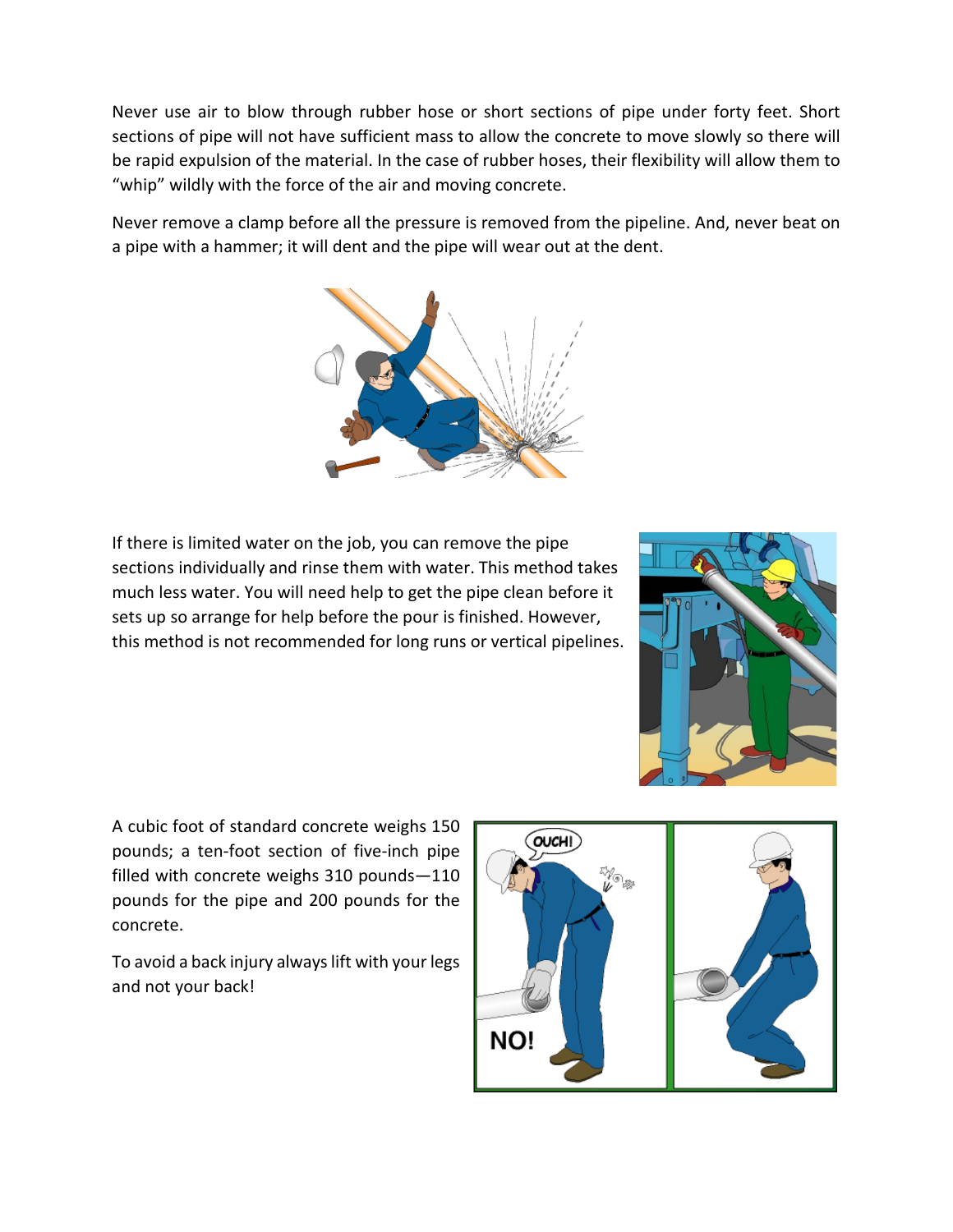### **Cleaning a Separately Laid Pipeline**

When cleaning a separately laid pipeline, remember compressed air is dangerous and creates potential hazards. Serious injury or even death can occur if you do not adhere to specific safety points. Special accessories and special training are required. You must also have an adequately rated air compressor.



Never try to remove a blockage with compressed air. Remember, the pump can produce over 1,200 PSI on the material while an air compressor generates only 150 PSI. So, if the pump can't push it, air never will. The primary difference is that air is compressible while concrete is not; which creates the potential for a very dangerous release of energy.



# **Cleaning with Compressed Air**

Cleaning with compressed air should *only be done when no other method is practical* and then only under the supervision of a qualified person. This procedure requires two trained persons;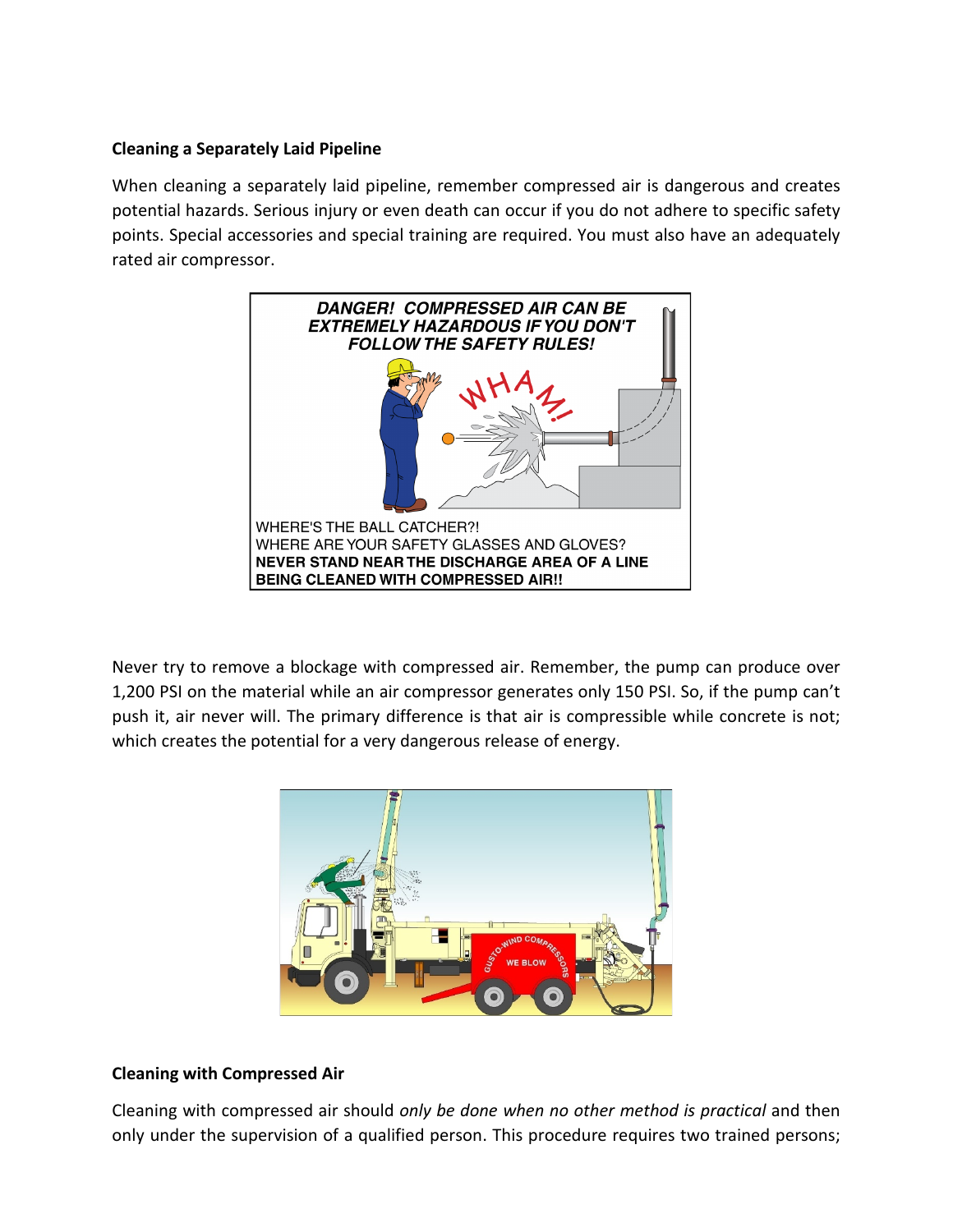one trained person to administer the air and another on the opposite end to monitor the discharge point.

No hoses or unsecured pipe bends may be connected to the pipeline when blowing out—this is deadly serious. From the time you're ready to turn on the air until all air is removed from the pipeline, the discharge area must be clear of all personnel. Do not allow anyone to enter the area for any reason.





# **The Outlet Must be Controlled!**

The outlet must be controlled when blowing out with air. The discharge end must be routed to a safe location such as inside a ready mix drum or a crane bucket. A catch basket should be used when possible, and the end should always be properly secured. Select the correct catch basket for your method. The example shows two different types of catch baskets. With catcher type one, the go-devil stops, but air is still trapped behind it. The advantage is prevention of the sometimes violent expulsion of air at the end of the pipe. The disadvantage is the air must be drained from the blowout head before the pipe line is safe to open. The pipeline must be controlled; allow no one to open it until all compressed air is relieved as it could cause serious injury. Catcher type two is long enough that the compressed air escapes behind the go-devil so when the plug reaches the end, all the air is expelled from the pipeline. The advantage of this type is once the go-devil is expelled, there is no pressurized air remaining in the line, and the line may be opened immediately. The disadvantage is the turbulent expulsion itself. You should always cover the discharge with reinforced poly or other durable protective blankets or shields and keep all personnel a safe distance away due to the potential for flying concrete and aggregate. Both types of catchers can be safely used if care is given to the hazards involved. Both the catch basket and outlet must be elevated enough so they will be clear of the concrete discharge pile when you are done.

The air blowout head must have an air regulator valve for air inlet as well as one for air discharge. The two openings must be far enough apart that if the ball were to move backward, it couldn't block them both at once. Make sure no one disassembles the pipeline until the air is out and pressure has been relieved. This is extremely dangerous.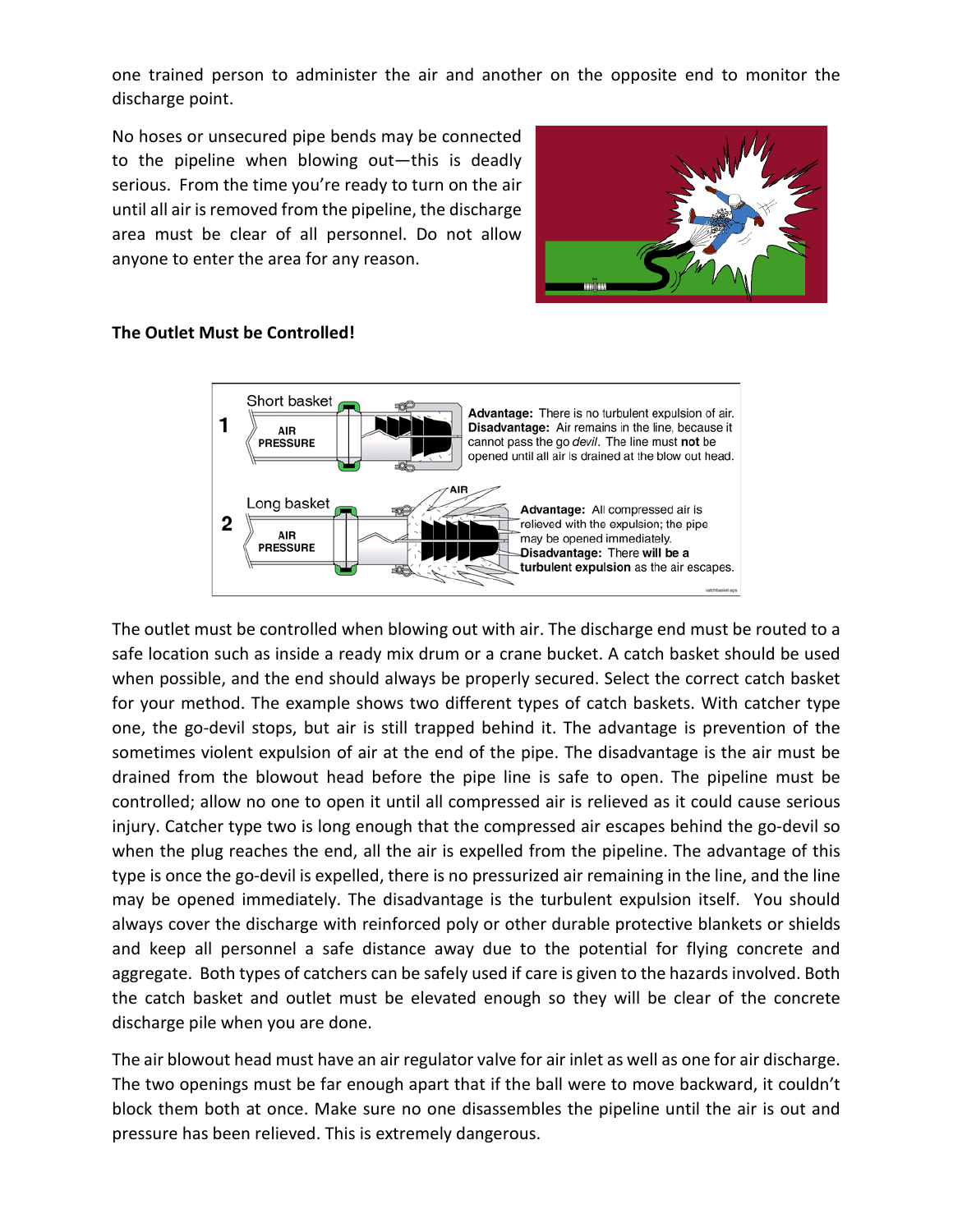Do not blow out short sections of pipe less than forty feet. When you are blowing out the pipe, you will see the air pressure begin to fall; this means the concrete is accelerating. Shut off the air as soon as the pressure begins to drop and bleed air from the pipeline to slow down the ball and/or plug as it is discharged.



#### **Cleaning a Vertical Pipeline**

When cleaning a vertical pipeline, you must observe the same rules for cleaning a horizontal pipeline, plus a shut-off valve must be used at the bottom of the vertical run. There are many types of shut-off valves; this is just one example.

Why is a shut-off valve needed? If the pipe is disconnected from the pump before the ball and cleanout head are installed, gravity forces much of the concrete out of the vertical sections resulting in pockets of air. When the ball is inserted and air pressure is introduced, the air pockets trapped in the pipe will compress. This is an extreme safety hazard because the air cannot be captured by the ball catcher and expulsion can be excessive. In addition, segregation may occur and cause a rock jam.